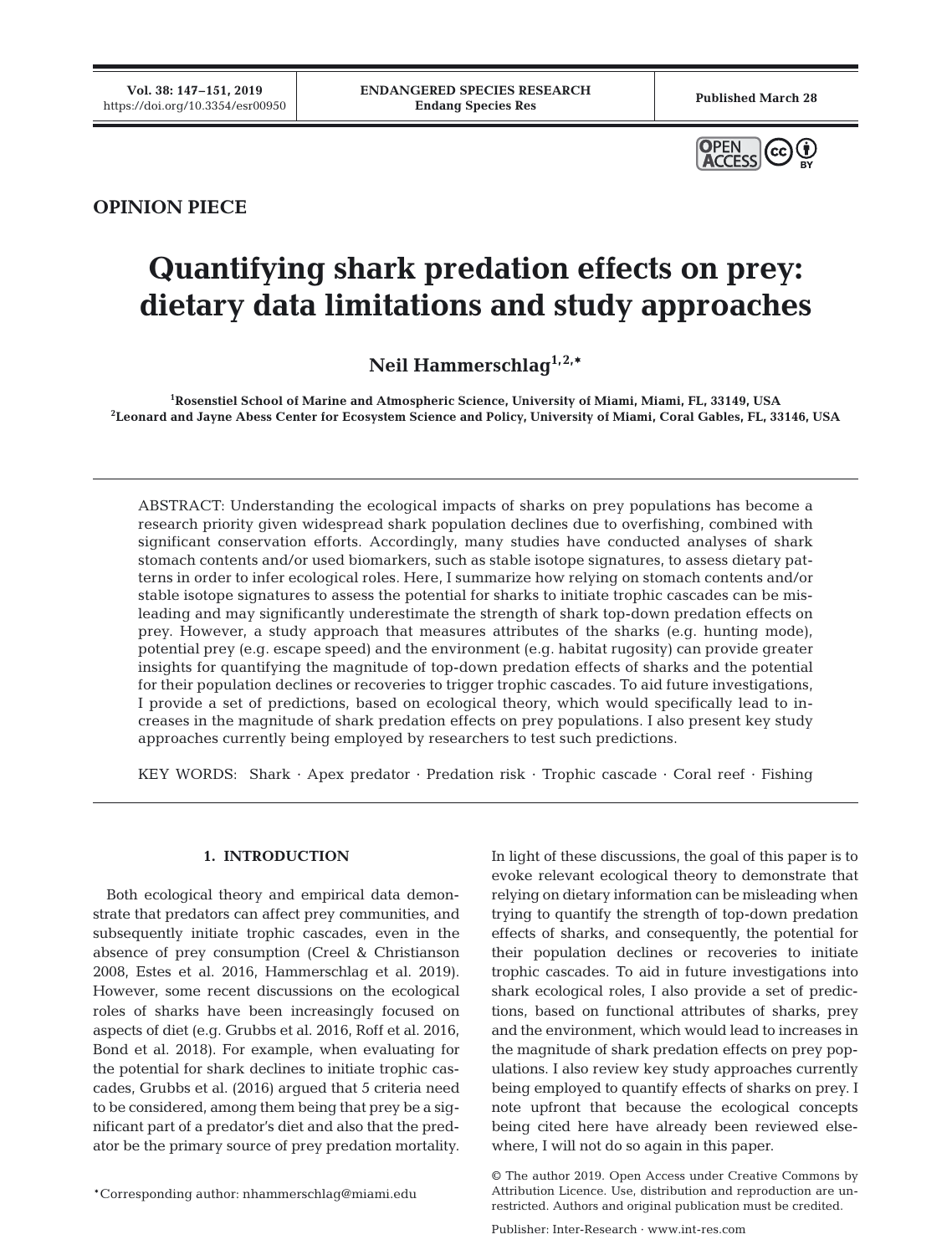### **2. LIMITATIONS OF DIETARY INFORMATION**

Besides the well known limitations of gut content analyses (reviewed by Baker et al. 2014), there are various reasons why assessments of trophic levels or ecological roles of sharks, in particular, cannot rely primarily on this method. First, shark stomachs are usually empty as they often evert their stomach upon capture for sampling (Brunnschweiler et al. 2011). Second, while sharks and other predators can most obviously affect prey by killing and consuming them, predators can also initiate strong top-down effects on prey even when prey are absent from predator stomachs and the direct predation mortality to prey is zero (reviewed in Creel & Christianson 2008). This is because antipredator responses of prey, and associated risk effects, will lower direct predation mortality and as a result, prey will be rare or even absent in the stomach of predators (Creel & Christianson 2008; Fig. 1).

In addition to stomach content analysis, stable isotope signatures of nitrogen (N) and carbon (C) from tissues are increasingly being used to infer trophic niches of sharks (reviewed by Hussey et al. 2012, Shiffman et al. 2012). There are many considerations and limitations when applying this tool to study the trophic ecology of individuals or populations (see reviews by Layman et al. 2012); yet, many studies continue to use isotopic ratios from tissues to estimate trophic position of sharks relative to other species in the community and subsequently infer ecological



Fig. 1. Conceptual diagram of how expression of antipredatory responses by prey can increase risk effects of predators, while reducing direct predation mortality (adapted from Creel & Christianson [2008]). Consider 3 prey species  $(\alpha, \beta, \text{ and } \phi)$  that become exposed to increasing densities of predators. In such a scenario, (A) individuals of surviving prey  $\alpha$ ,  $\beta$ , and φ may exhibit antipredatory responses (e.g. induce defensive armor or hiding behavior) that scale with their respective level of encounter rates with attacking predators. However, (B) if φ increases its expression of antipredator traits effectively, direct predation will decrease on φ and consequently φ will become rare or absent in predator diets, although predators still have strong risk effects on φ. Moreover, if antipredatory responses of φ cause predators to shift their hunting efforts towards α and β, then (C) direct effects and risk effects can even become negatively correlated

roles. However, among other possible issues, stable isotope signatures are a long-term integration of resources and it is possible that 2 species can have distinct diets but very similar isotopic signatures, if one consumer's isotopic signature represents the average of 2 isotopically extreme resource bases. This is particularly relevant in the case of sharks since they are opportunistic trophic omnivores, feeding across the food web and among different habitats (Hussey et al. 2012, Shiffman et al. 2012). Accordingly, studies that rely primarily on diet and stable isotope information may underestimate top-down effects of sharks.

In a recent review, Roff et al. (2016) argued that large reef sharks are trophically equivalent to sympatric piscivorous teleosts, such as large groupers and snappers. They further concluded that the removal of reef sharks by humans is therefore unlikely to initiate strong top-down effects on large teleosts and therefore unlikely to trigger trophic cascades. These arguments were largely based on 2 primary lines of reasoning. First, large piscivorous teleosts are often rare or absent in the diet of sampled reef sharks. Second, stable isotope signatures generally overlapped between reef sharks and these large piscivorous teleosts. However, these arguments did not take into account the limitations of relying solely on studies of diet and stable isotopes to infer strengths of top-down predator effects as described above. These limitations are evidenced by recent data which suggest that the targeted removal of large-bodied reef sharks has con-

> tributed to changes in the abundance, diversity, diet, condition and morphology of coral reef fishes (Ruppert et al. 2013, 2016, Barley et al. 2017a,b, Hammerschlag et al. 2018).

## **3. APPROACHES FOR QUANTIFYING SHARK PREDATION EFFECTS**

Several papers have developed frameworks for determining the strength of predator effects on prey populations. Taken together, these works have shown that functional attributes of the predator (e.g. hunting mode), prey (e.g. grouping) and the environment (e.g. habitat structure) can influence the outcome of predator−prey interactions (Schmitz 2008, Creel 2011, 2018, Schmitz et al. 2017, Gaynor et al. 2019). By synthesizing these works in combination with an understanding of preda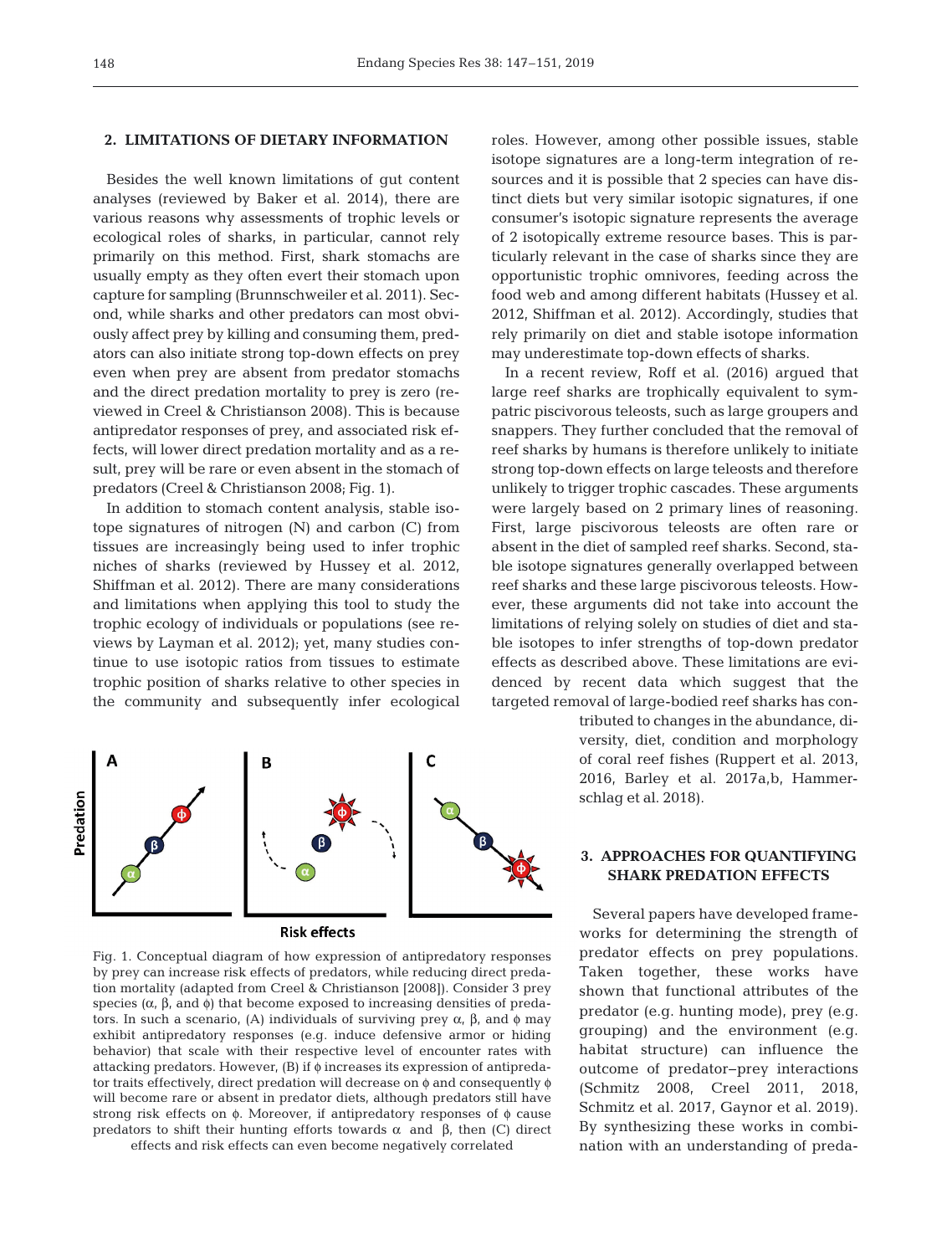tor−prey interactions involving sharks based on my own *in situ* studies, I provide a set of predictions that would specifically lead to increases in the magnitude of shark predation effects on prey, and distinguish whether consumptive or risk effects would dominate these interactions. These are listed in Table 1 and may be useful for identifying potential situations where sharks can affect prey through either consumptive or risk effects.

There are a variety of methodological approaches already being used for measuring relative attributes of sharks, prey and the environment at appropriate scales for assessment of shark predation effects. Relevant shark attributes for investigation include assessing their hunting mode (search and pursuit vs. sit and wait), hunting periods, hunting areas, grouping, feeding rates, and gape size. For example, using underwater visual surveys, Robbins & Renaud (2016) documented differences in hunting strategies and predation success rate among grey reef sharks, *Carharhinus amblyrhynchos*, at Fakarava Atoll,

French Polynesia. During morning hours, the sharks targeted spawning grouper, employing burst speed to capture fish engaged in spawning. In contrast, sharks switched prey targets to other fish species at night, employing a slow, controlled approach which minimized the distances between sharks and prey fish prior to any predation attempts (Robbins & Renaud 2016). These differences in hunting strategy appeared to be related to the mobility of the different species being targeted and the different environmental conditions (day vs. night). When direct observation of shark hunting is not possible, as is usually the case, multi-sensor biotelemetry and biologging tools are particularly valuable for remotely recording this aspect of shark behavior (Hussey et al. 2015). This could include combining shark tracking with accelerometers (Papastamatiou et al. 2018b), predation tags (Halfyard et al. 2017) and animal-borne cameras (Papastamatiou et al. 2018a).

There are numerous relevant behavioral, physiological and morphological attributes for investigating

Table 1. Predicted attributes of sharks, prey and the environment leading to increases in the magnitude of shark top-down predation effects on prey, and whether consumptive effects (CE) or risk effects (RE) dominate these interactions. Predictions developed from synthesizing works of Schmitz (2008), Creel (2011, 2018), Schmitz et al. (2017), and Gaynor et al. (2019), in combination with an understanding of predator−prey interactions involving sharks based on my own experiences

| Focus       | Attribute and prediction                                                                                                                                                                                                                                                                                                                                                                                                                                                                                                                                                                                                                                                                                                                                                                                                                                                                                                                                                                                                         |
|-------------|----------------------------------------------------------------------------------------------------------------------------------------------------------------------------------------------------------------------------------------------------------------------------------------------------------------------------------------------------------------------------------------------------------------------------------------------------------------------------------------------------------------------------------------------------------------------------------------------------------------------------------------------------------------------------------------------------------------------------------------------------------------------------------------------------------------------------------------------------------------------------------------------------------------------------------------------------------------------------------------------------------------------------------|
| Shark       | Both RE and CE will be high when sharks hunt in packs or hunt individually, but simultaneously<br>Both RE and CE will be high when sharks have a sensory advantage over prey (e.g. increased visual<br>acuity under low light conditions)<br>Both RE and CE will be high when sharks have a cognitive advantage over prey (e.g. when they exhibit<br>social learning or can refine hunting strategy over time)<br>RE will be higher than CE for ambush predatory sharks which require specific forms of habitat for cover<br>CE will be higher than RE for active or coursing predatory sharks that do not associate with specific forms<br>of habitat for cover<br>RE will be higher than CE when sharks are abundant and predictably distributed<br>CE will be higher than RE when sharks are widespread or rare                                                                                                                                                                                                               |
| Prey        | RE and CE will be high for prey that do not employ grouping or schooling behavior or during periods<br>where they exhibit reduced group or school size<br>RE will be higher than CE in dietary generalists that can shift habitats in response to sharks<br>CE will be higher than RE in dietary specialists that cannot alter feeding habits in response to sharks<br>RE will be higher than CE for prey that can alter or adapt morphological traits in response to sharks<br>CE will be higher than RE for prey that cannot alter or adapt morphological traits in response to sharks<br>CE will be higher than RE when prey spatially or temporally aggregate to exploit a predictable temporal<br>resource pulse, such as an ephemeral food source<br>CE will be higher than RE when prey spatially or temporally aggregate to engage in a critical life history<br>event that increases population fitness (e.g. spawning or mating)<br>RE will be higher than CE when prey have advanced cognition and sensory perception |
| Environment | RE will be higher than CE in more heterogenous environments where prey have more options to hide or<br>take refuge, such as reefs with high rugosity or dense kelp beds that exclude sharks<br>CE will be higher than RE in more homogeneous environments were prey have limited options to hide or<br>take refuge, such as open sand flats<br>RE will be higher than CE under environmental conditions that offer prey increased ability to detect<br>predators, such as good water visibility and during daylight hours<br>CE will be higher than RE under environmental conditions in which prey have reduced ability to detect<br>predators (e.g. low light, high turbidity)                                                                                                                                                                                                                                                                                                                                                 |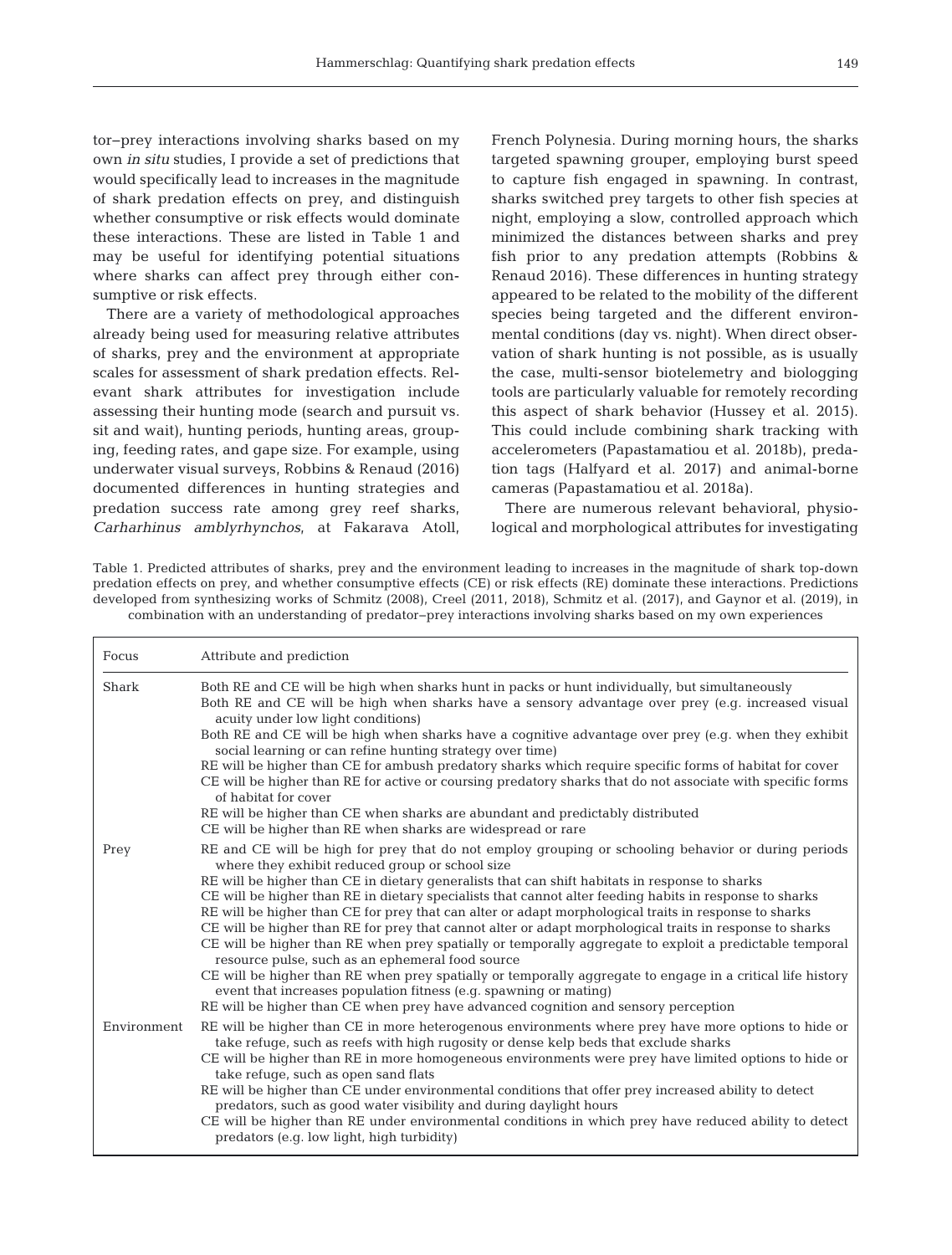antipredatory responses in prey. These include schooling or grouping behavior, escape mode, space or time devoted to vigilance or refuge use, excursion distances and activity space (in 3 dimensions), foraging rates, body mass and condition, movement rate, stress levels, nutritional condition, and morphological structures associated with defense, detection, or evasion. As in the case for sharks, behavioral responses of prey could be measured via observational and/or biotelemetry and biologging tools (Wirsing et al. 2007, Madin et al. 2010, De Vos et al. 2015). For example, using underwater camera monitoring on Australian coral reefs, Atwood et al. (2018) measured grazing rates of herbivorous fishes at varying distances from refuges under threat of predation. Physiological responses of prey could be assessed noninvasively via tissue or scat sampling (Hammerschlag et al. 2017, Oliveira et al. 2017). Morphological responses include measuring shape and size of predatory defense structure (e.g. claws or spines; Miller et al. 2015), detection structures (e.g. eyes, olfactory bulbs; Smith & Litvaitis 1999, Møller & Erritzøe 2014), and/or evasive locomotory structures (e.g. flipper or fins; Hammerschlag et al. 2018). Relevant environmental attributes widely found to decrease predation risk include increased habitat complexity (Schmitz 1998), proximity to refuge (Atwood et al. 2018), and visibility (Hammerschlag et al. 2006) as well as decreased depth (Rypel et al. 2007). These environmental attributes can be measured *in situ* or via remotely sensed data (e.g. Madin et al. 2011).

In terms of an experimental approach, these predator−prey attributes can be investigated under natural conditions in response to temporal and/or spatial variation of hunting sharks (e.g. Wirsing et al. 2007, Hammerschlag et al. 2012) or with introduced model sharks (Madin et al. 2010, Rizzari et al. 2014). An emerging opportunity are comparisons over time or between areas exposed to differences in targeted shark removals or protections (e.g. Barley et al. 2017a,b, Speed et al. 2018). In addition to these fieldbased approaches, mesocosom or laboratory experimentation of prey reactions to predators are valuable for understanding the often cryptic nature of interactions between shark and their prey (Bedore et al. 2015, Barrios-O'Neill et al. 2017, Stump et al. 2017).

#### **4. CONCLUSION**

In summary, relying on stomach contents and/or stable isotope signatures to assess the potential for sharks to initiate trophic cascades can be misleading and may

significantly underestimate the strength of shark topdown predation effects on prey. A study approach that measures relevant functional attributes of sharks, prey and the environment can provide greater insights for quantifying the magnitude of top-down predation effects (Schmitz 2008, Creel 2011, 2018, Schmitz et al. 2017, Gaynor et al. 2019) and the potential for shark population declines or recoveries to trigger trophic cascades. As outlined by Ruppert et al. (2016), there is a need for research efforts to focus on predator−prey relations (rather than simply the ecology of the predator) to understand the process of predation.

*Acknowledgements*. Thanks to Brendan Godley, who encouraged me to submit this work, and to the anonymous reviewers whose comments helped significantly strengthen this paper. I also thank the many great colleagues whose research laid the groundwork for this paper and enabled me to synthesize the ideas presented.

#### LITERATURE CITED

- [Atwood TB, Madin EMP, Harborne AR, Hammill E and oth](https://doi.org/10.3389/fevo.2018.00110)ers (2018) Predators shape sedimentary organic carbon storage in a coral reef ecosystem. Front Ecol Evol 6:110
- [Baker R, Buckland A, Sheaves M \(2014\) Fish gut content](https://doi.org/10.1111/faf.12026) analysis: robust measures of diet composition. Fish Fish 15: 170−177
- [Barley SC, Meekan MG, Meeuwig JJ \(2017a\) Diet and con](https://doi.org/10.1371/journal.pone.0165113)dition of mesopredators on coral reefs in relation to shark abundance. PLOS ONE 12:e0165113
- [Barley SC, Meekan MG, Meeuwig JJ \(2017b\) Species diver](https://doi.org/10.3354/meps11981)sity, abundance, biomass, size and trophic structure of fish on coral reefs in relation to shark abundance. Mar Ecol Prog Ser 565: 163−179
- [Barrios-O'Neill D, Bertolini C, Collins PC \(2017\) Trophic](https://doi.org/10.1016/j.biocon.2017.06.011) cascades and the transient keystone concept. Biol Conserv 212: 191−195
- [Bedore CN, Kajiura SM, Johnsen S \(2015\) Freezing behav](https://doi.org/10.1098/rspb.2015.1886)iour facilitates bioelectric crypsis in cuttlefish faced with predation risk. Proc R Soc B 282:20151886
- [Bond ME, Valentin-Albanese J, Babcock EA, Hussey NE,](https://doi.org/10.1007/s00227-018-3322-2) Heithaus MR, Chapman DD (2018) The trophic ecology of Caribbean reef sharks *(Carcharhinus perezi)* relative to other large teleost predators on an isolated coral atoll. Mar Biol 165:67
- [Brunnschweiler JM, Nielsen F, Motta P \(2011\) In situ obser](https://doi.org/10.1016/j.fishres.2011.02.005)vation of stomach eversion in a line-caught shortfin mako *(Isurus oxyrinchus)*. Fish Res 109: 212−216
- [Creel S \(2011\) Toward a predictive theory of risk effects:](https://doi.org/10.1890/11-0327.1)  hypotheses for prey attributes and compensatory mortality. Ecology 92: 2190−2195
- $\blacktriangleright$  Creel S (2018) The control of risk hypothesis: reactive vs. proactive antipredator responses and stress mediated vs. food mediated costs of response. Ecol Lett 21: 947−956
- [Creel S, Christianson D \(2008\) Relationships between direct](https://doi.org/10.1016/j.tree.2007.12.004) predation and risk effects. Trends Ecol Evol 23: 194−201
- [De Vos A, O'Riain JM, Meyer MA, Kotze PGH, Kock AA](https://doi.org/10.1111/mms.12208) (2015) Behavior of Cape fur seals *(Arctocephalus pusillus pusillus)* in relation to temporal variation in predation